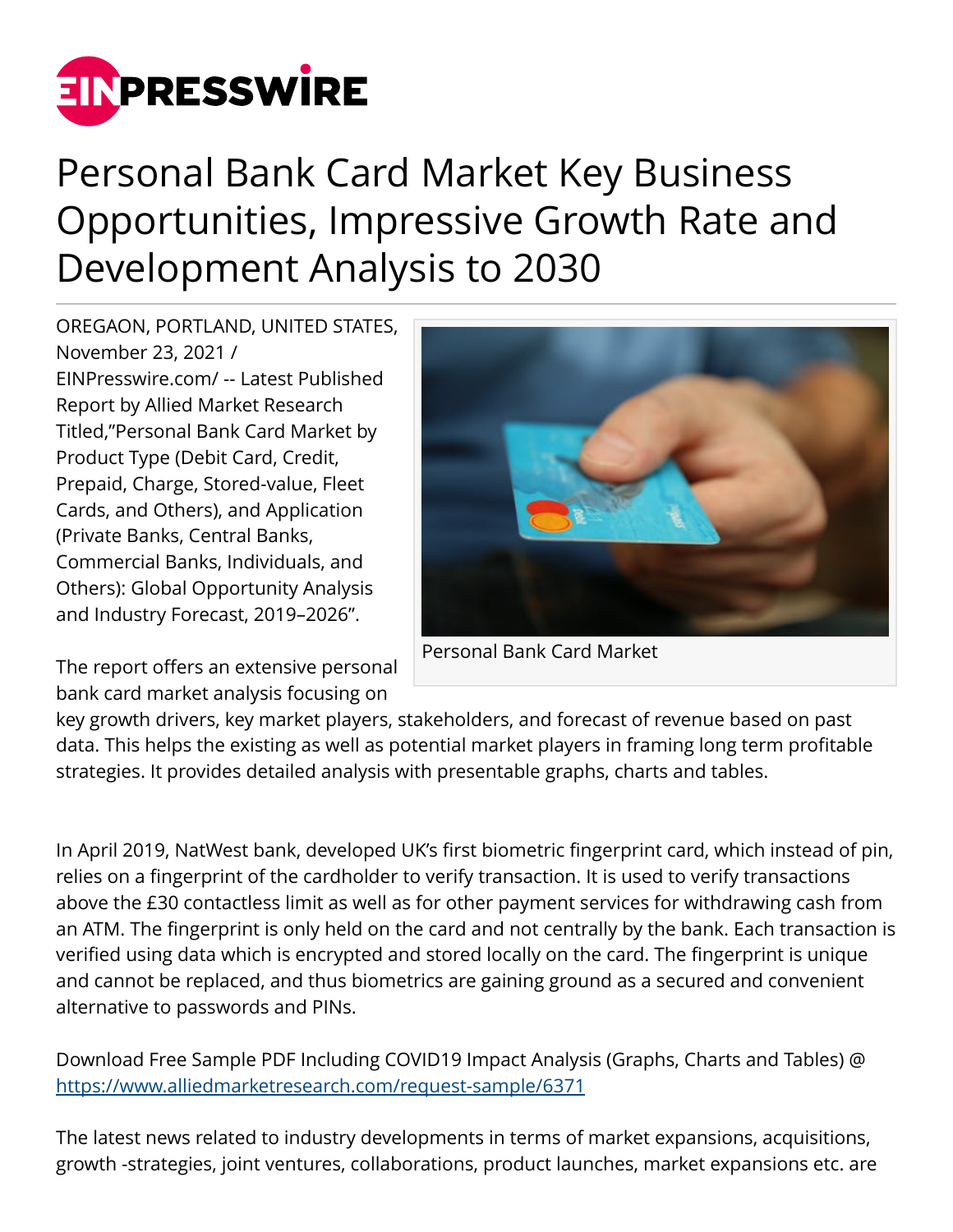included in the report for the better understanding of the stakeholders in framing strategic decisions to gain long term profitability and market share.

Major Key Players Profiled in the Report:

- Advanced Card Systems and Solutions
- Barclays
- Are Con
- Art-Line
- Caxton Mark
- Emperor Technology
- Hedpes
- Sis Software and Services

## Segmental Analysis:

In the report, the personal bank card market is divided into various segment, which makes the analysis efficient and easily understandable. The report offers an in-depth insight for each segment in the personal bank card industry. Segregating the large problem into smaller parts makes it easy to solve even the complex problems. Similarly, to analyze the personal bank card market effectively and efficiently. The related graphs and data tables have made the analysis much impactful and easily understandable. The interested parties can surely rip the benefits of the report on the personal bank card market.

Highlights of the Report:

- 1. Competitive landscape of the personal bank card market.
- 2. Revenue generated by each segment of the personal bank card market by 2027.
- 3. Factors expected to drive and create new opportunities in the personal bank card market.
- 4. Strategies to gain sustainable growth of the market.
- 5. Region that would create lucrative business opportunities during the forecast period.
- 6. Top impacting factors of the personal bank card market.

Personal Bank card Key Market Segments and Subsegments Includes:

By Product Type

- Debit Card
- Credit Card
- Prepaid Cards
- Charge Cards
- Stored-value Cards
- Fleet Cards
- Others

By Application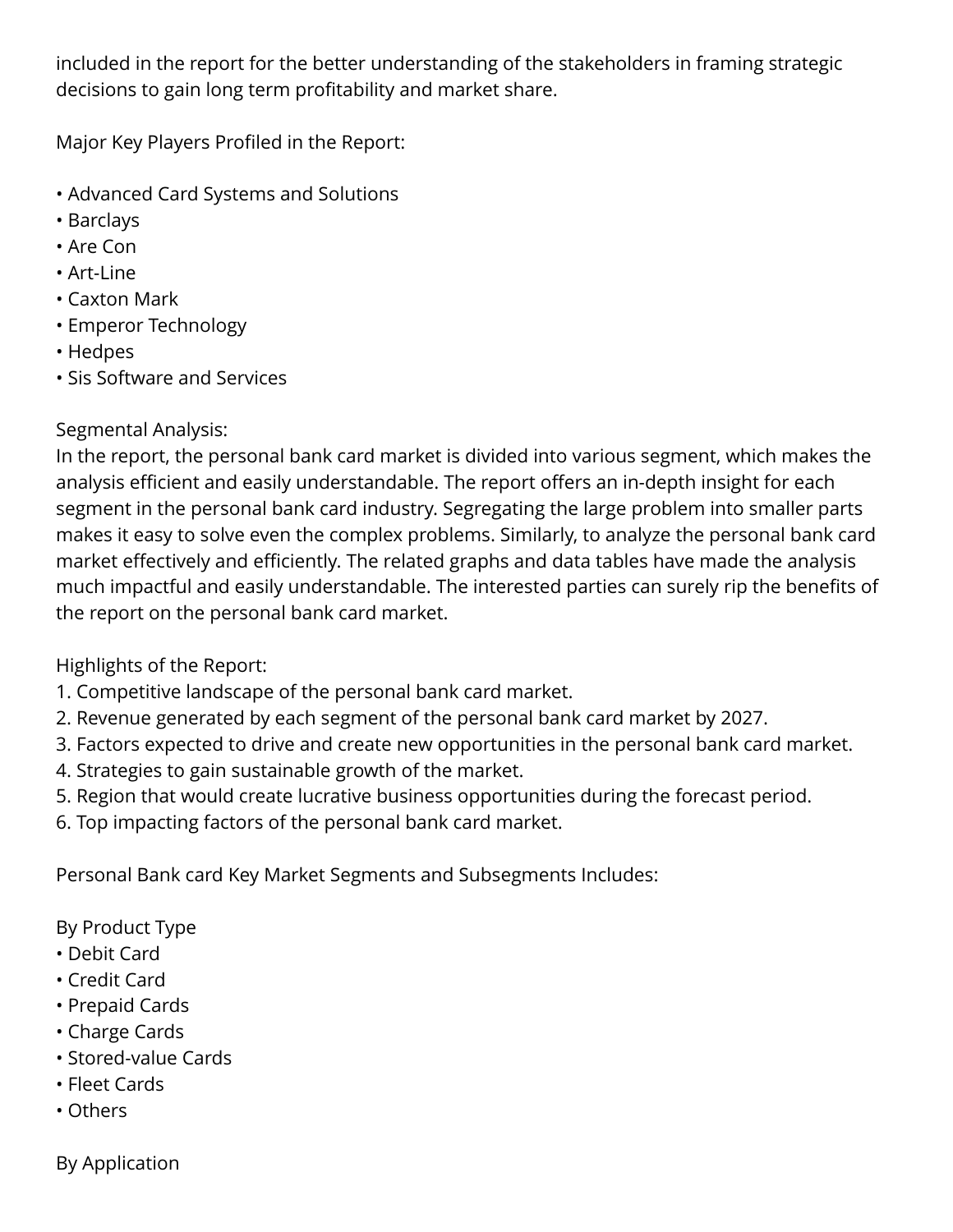- Private Banks
- Commercial Banks
- Central Banks
- Individuals
- Others

Geographically the personal bank card market covers provinces such as North America (United States, Canada and Mexico), Europe (Germany, France, UK, Russia and Italy), Asia-Pacific (China, Japan, Korea, India and Southeast Asia), South America (Brazil, Argentina, Colombia), Middle East and Africa (Saudi Arabia, UAE, Egypt, Nigeria and South Africa).

Fill the Pre-Order Enquiry Form for the report@ <https://www.alliedmarketresearch.com/purchase-enquiry/6371>

Market Scope and Structure Analysis:

Market Size Available for Years: 2019–2027 Base Year Considered: 2019 Forecast Period: 2020–2027

COVID-19 Scenario Analysis:

1. To subdue the spread of COVID–19, respective governments have shutdown day-to-day business operations by implementing a full-scale lockdown. Labour shortages and delays in project completion are a few factors hindering the global personal bank card industry, resulting in a decline in production.

2. The global personal bank card market forecast has been significantly impacted by the outbreak. New projects throughout the world have stalled, which have significant demand for personal bank card market.

3. The global factories have struggled to manufacture and assemble new devices as [workers](https://www.alliedmarketresearch.com/personal-bank-card-market-A06006) [have stayed in their](https://www.alliedmarketresearch.com/personal-bank-card-market-A06006) homes while the already available devices in various warehouses cannot be transported due to current rules & regulations, which disrupted the global supply chains. 4. The impact of COVID-19 on personal bank card market is temporary as just the production and supply chain is stalled. Once the situation improves, production, supply chains, and demand for these products are gradually going to increase. This is expected to provide opportunities for companies operating in the market to think about ways of increasing production, research about technologies, and improve current products.

Get Customization of the Report with COVID-19 Impact Analysis@ <https://www.alliedmarketresearch.com/request-for-customization/6371>

Key Benefits of the Report:

1. The report provides a qualitative and quantitative analysis of the current personal bank card market trends, forecasts, and market size from 2020 to 2027 to determine the prevailing